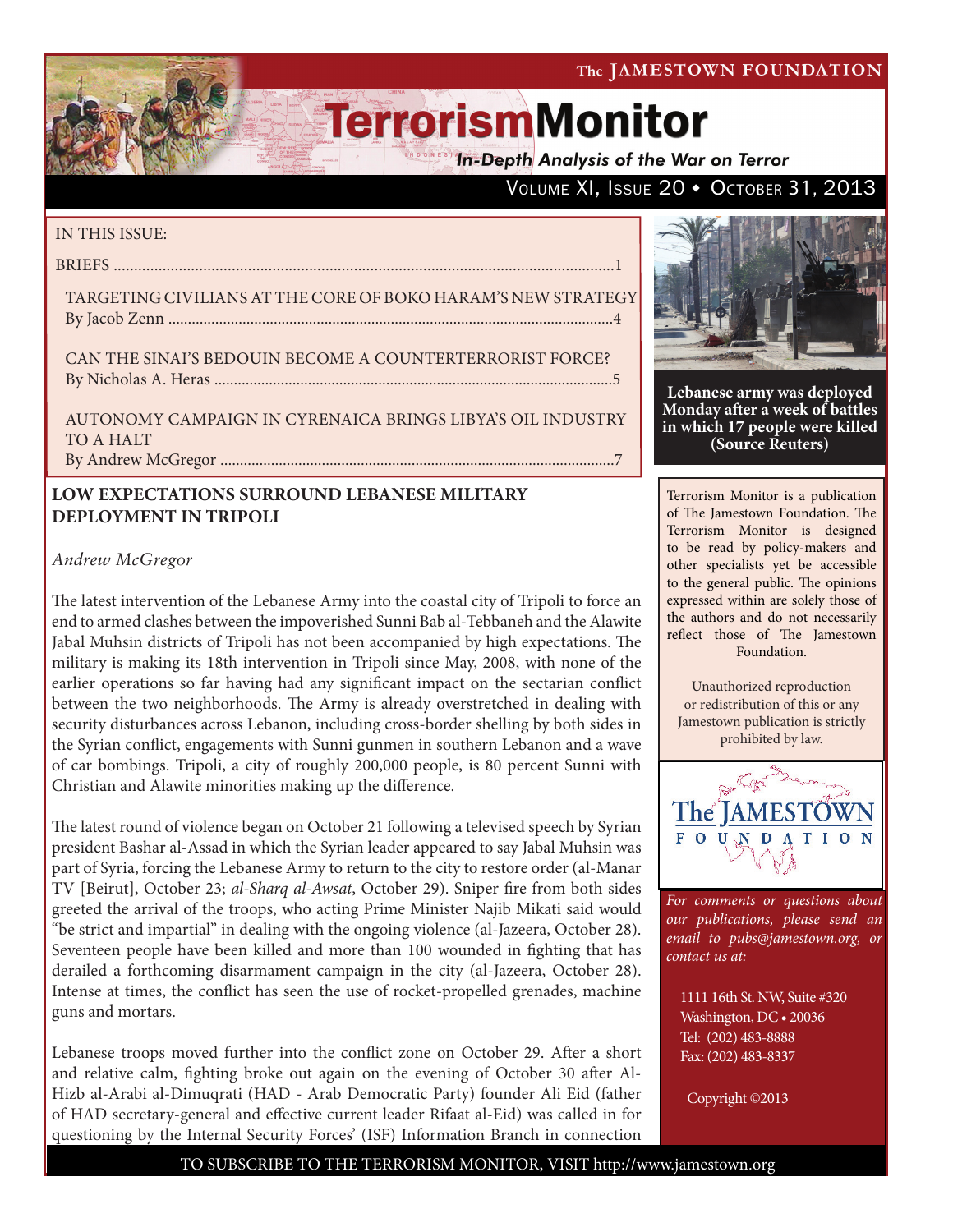with the bombings. The HAD declared that the call was nothing less than the declaration of "a new war against Jabal Mohsen" (*Daily Star* [Beirut], October 31).

In the 1980s, Syrian support allowed the HAD and its armed wing of the time, al-Fursan al-Hammur al-Arabi, to develop Jabal Muhsin as a strategic stronghold overlooking the city of Tripoli, giving the small Alawite community an enormous advantage over the more numerous Sunnis. While the ongoing civil war in Syria has inflamed tensions in Tripoli, it is not solely responsible for inter-communal clashes that have practically become a way of life in parts of Tripoli over nearly four decades.

Preliminary investigations into the twin car bombings of Tripoli's Sunni al-Salam and al-Taqwa mosques that killed 47 people on August 23 indicated the bombings had been carried out by elements from Jabal Muhsin with the support of Syrian intelligence services. The summons for Ali al-Eid came after Ahmad Muhammad Ali, a personal guard and driver for HAD leader Rifaat Eid, confessed to army intelligence that, working under Rifaat Eid's orders, he had helped Ahmad Merhi flee to Syria from Jabal Muhsin (Daily Star [Beirut], October 30). Merhi has been identified as the driver who planted the car bomb outside the Taqwa mosque. Rifaat Eid, meanwhile, has suggested that the charges were prompted by Saudi demands as a means of taking revenge for Hezbollah participation in the Syrian conflict (*al-Safir* [Beirut], October 18).

Seven suspects in the bombings were charged by a military prosecutor on October 14, though four of the suspects remain at large. One of the detainees, HAD associate Yusuf Diab, is reported to have confessed to driving the car bomb that exploded outside al-Salam mosque (*Daily Star* [Beirut], October 14). Ziad Allouki, a leading Sunni militia leader in Bab al-Tebbaneh, has warned of intensified clashes if the Army does not arrest Rifaat al-Eid in connection with the August mosque bombings (*Daily Star* [Beirut], October 28).

Former Prime Minister and Future Movement head Sa'ad Hariri has been especially critical of government efforts to restore order in Tripoli as well as Syria's "dirty war" in the city:

Is it acceptable for the Lebanese Army with its elite units to become a false witness in the war against Tripoli? Is it right for security agencies and local officials to monitor the situation and announce their inability to confront the dangers in the city? ... As for us, we will not be silent toward the injustice in Tripoli ... we hold the state with all its official, security and military agencies fully responsible for abandoning the city and its residents and leaving it an

## TerrorismMonitor Volume XI + Issue 20 + October 31, 2013

arena for such armed chaos (*Daily Star* [Beirut], October 28).

Hezbollah secretary general Hassan Nasrallah weighed in on the conflict on October 28, proclaiming his support for the military intervention, but expressing the hope that the residents of Tripoli would cooperate with the security forces rather than call for the Islamic State in Iraq and Syria (ISIS) or Jabhat al-Nusra to enter from Syria and interfere, "as that complicates the situation and does not resolve it." Nasrallah said that the state "knows a lot about the cells whose aim is to inflame the situation in Lebanon" but had taken no action against them.

Druze leader and Progressive Socialist Party (PSP) leader Walid al-Jumblatt has expressed astonishment at the futility of the endless political violence and the belief of some that "clashes between Bab al-Tabbaneh and Jabal Muhsin will change the course of bloody developments in Syria or will alter the existing dynamics in this conflict (*Daily Star* [Beirut], October 28).

The fighting in Tripoli appears to be closely connected to the launch of the long-delayed Qalamun offensive by the Syrian Army, which is designed to drive rebel groups from Syria's east Lebanon (or "Anti-Lebanon") mountains, in particular the Saudi-backed Liwa al-Islam of Zahran Alloush, which fields over 3,000 fighters and 23 T-72 tanks (*al-Safir* [Beirut], October 18). Once the campaign begins in earnest, Tripoli will become important as both a supply point and place of refuge if things turn bad for Sunni rebels operating in the Anti-Lebanon.

The situation in Tripoli may soon be further complicated by the entry of the Ahrar Tripoli, a new Sunni militia being formed by former ISF director Ashraf Rifi. The project is reported to have Saudi funding under the direct supervision of Saudi intelligence chief Bandar bin Sultan (*al-Akhbar* [Beirut], October 29).

Lebanon has been ruled by a caretaker government since March that appears to not have the will, the ability or the mandate to restore security and stability to an ever more volatile situation. Tripoli's mayor, Nadir Ghazal, has complained that Tripoli was "dying" from the continuous outbreaks of fighting in the city (*Daily Star* [Beirut], October 30).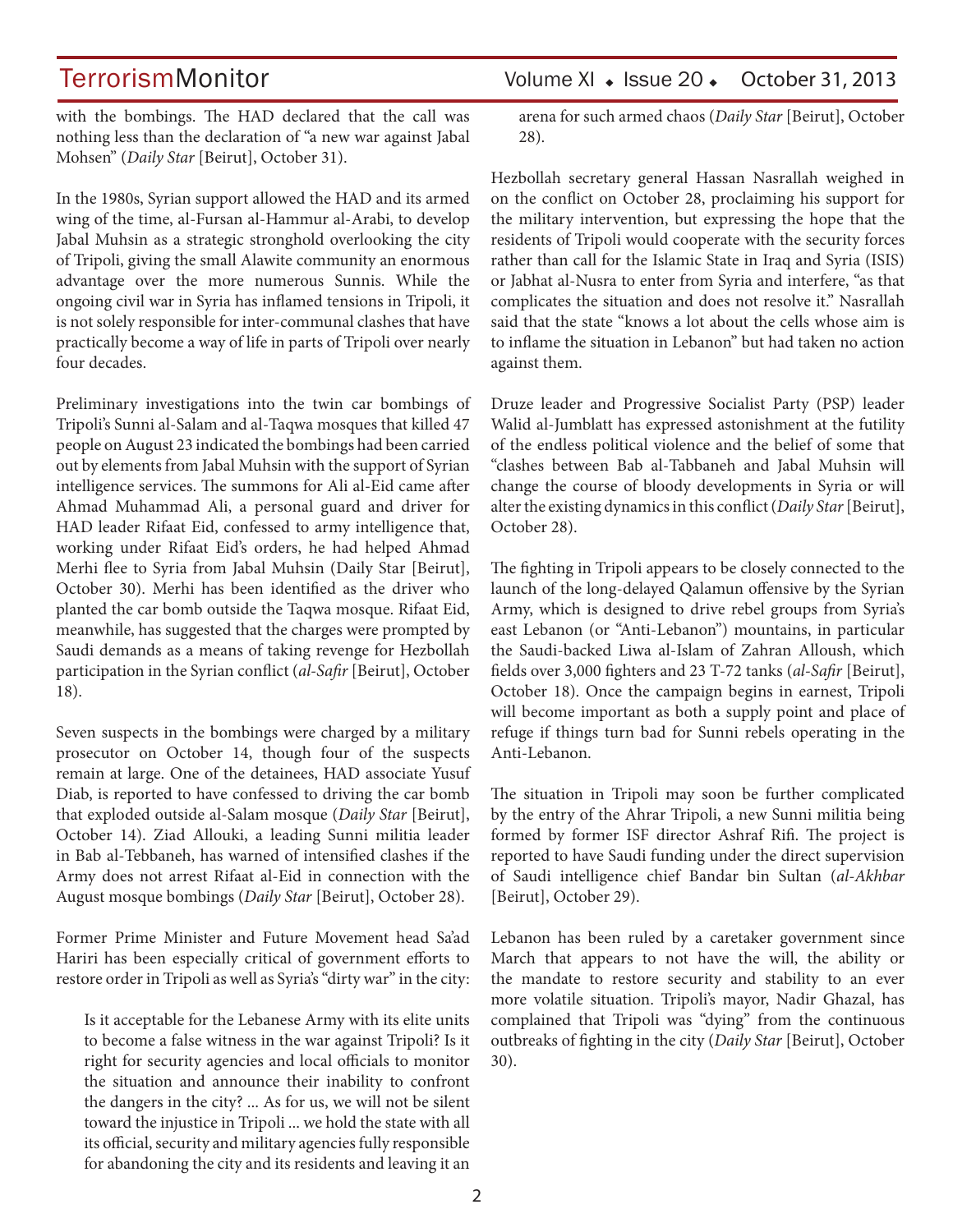### **UNILATERAL REFERENDUM IN CONTESTED OIL-PRODUCING ABYEI REGION OVERWHELMINGLY IN FAVOR OF JOINING SOUTH SUDAN**

### *Andrew McGregor*

Ngok Dinka residents of the oil-rich but disputed border territory of Abyei have voted by a margin of more than 99 percent to join the Bahr al-Ghazal region of South Sudan rather than the South Kordofan region of Sudan in a threeday vote (October 27-29) that defied many predictions by being carried out peacefully and without major disturbances despite being boycotted by the other main ethnic group in the region, the Arab Missiriya tribe. Only 12 voters were reported to have cast a vote to join Sudan in a process to which foreign media were granted full access in order to verify transparency, though no international observers were present (Sudan Tribune, October 31).

Many Ngok Dinka displaced by attacks by the Sudan Armed Forces (SAF) in May 2008 and May 2011 were reported to have returned home to take part in the vote (Reuters, October 31). The borders of Abyei were redrawn by an international arbitration tribunal in 2009 to neither side's satisfaction, though the most productive oil fields (the Heglig zone) were separated from a diminished Abyei and attached to Sudan's South Kordofan province (RFI, July 22, 2009).

The semi-nomadic Missiriya spend much of the year in the Sudanese province of South Kordofan, but rely on the 10,000 square kilometer region of Abyei for dry-season grazing for their herds as part of a centuries-old migratory pattern. The Missiriya include a core of well-armed and experienced fighters who are determined not to allow new borders to interfere with their traditional way of life. Missiriya tribal leader Mukhtar Babo Nimr described the vote as "an illegal process," adding that "We in the Missiriya tribe are committed to the official position of the Sudanese government…Abyei is a northern land that belongs to Sudan and we are on it and will continue to live there because it is our land" (Reuters, October 31). The Missiriya have promised to hold their own referendum in response to the vote by the Ngok Dinka (Sudan Tribune, October 31). Missiriya militias known as Murahileen have been armed and sponsored by Khartoum since the 1970s, initially as a means of applying pressure on South Sudanese separatists by attacking agricultural communities along the north-south border.

The vote was not supported by either Khartoum or Juba, nor was it recognized by any element of the international community. The vote was initially backed by the African

## Volume XI + Issue 20 + October 31, 2013

Union, which later withdrew its support over complaints of "obstruction" by Khartoum, which opposed the vote (Reuters, October 29). The referendum was intended to replace a scheduled 2011 vote on Abyei's future allegiance meant to be coincidental to South Sudan's vote on independence that was cancelled due to unrest in the region, questions over who would be allowed to vote and tensions between Juba and Khartoum. 65,000 Ngok Dinka were registered for the vote, which was non-binding. The vote was carried out by the Abyei Referendum High Committee.

Abyei's location in the Muglad Basin once made it one of Sudan's most productive regions for high-quality oil production, but reserves are now in decline due to intensive production in the 1990s. The dispute over Abyei's status dates to 1905, when the Anglo-Egyptian administration of Sudan transferred the "area of the nine Ngok Dinka chieftains" from the southern Bahr al-Ghazal province to the northern province of South Kordofan. Relations between the Ngok Dinka and the Missiriya were amicable until the outbreak of the 1956-1972 North-South civil war, when the Ngok Dinka sided largely with the southern Anyanya separatist movement. When the conflict resumed in 1983, the Ngok Dinka again sided with the Southern opposition, this time in the form of the Sudanese People's Liberation Army/ Movement (SPLA/M).

Security in Abyei is currently provided by the United Nations Interim Security Force for Abyei (UNIFSA), a mostly Ethiopian contingent of over 5,300 troops commanded by Ethiopian Major General Yohannes Gebremeskel Tesfamariam. [1] The force was established by UN Security Council resolution 1990 on June 27, 2011 in response to widespread violence in the region.

Though the results of the unilateral referendum are entirely symbolic, they may help provide the impetus necessary to attract the interest of the UN Security Council in working out a final solution for the disputed territory.

#### Note

1. For UNIFSA, see http://www.un.org/en/peacekeeping/ missions/unisfa/.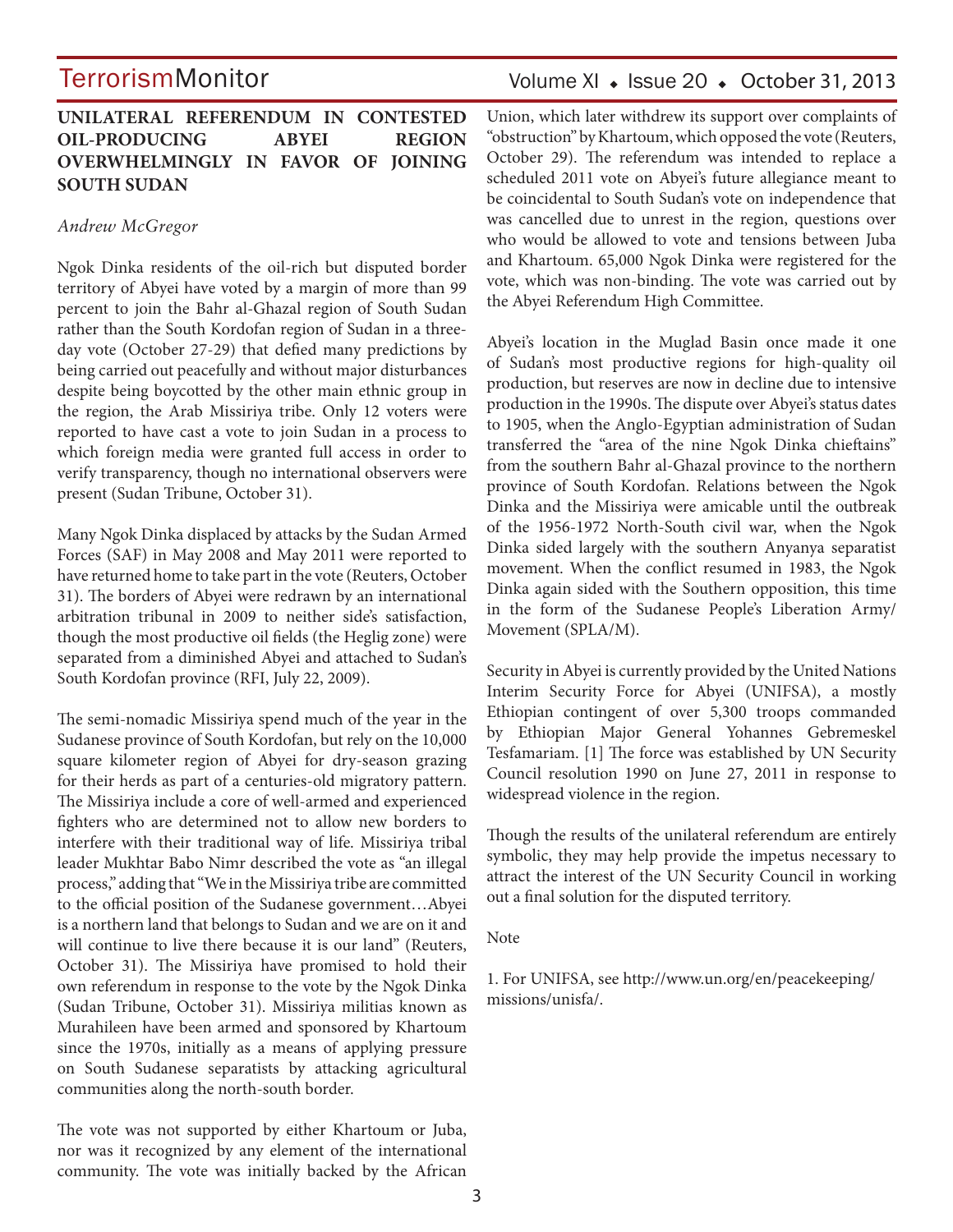## **Targeting Civilians at the Core of Boko Haram's New Strategy**

#### *Jacob Zenn*

Nigerian President Goodluck Jonathan declared a State of Emergency in May in the three states of north-eastern Nigerian where Boko Haram is most active—Borno, Yobe and Adamawa. In the following weeks, a military offensive deploying 8,000 troops with air support forced Boko Haram to abandon many of its camps in Borno's Sambisa Forest and in areas near Nigeria's borders with Niger, Chad and Cameroon (*Vanguard* [Lagos], August 18). President Jonathan achieved his stated goal of eliminating Boko Haram safe havens, but Boko Haram lived to fight another day. As it did after a government crackdown in July 2009, Boko Haram and its leaders retreated to bases in neighboring countries (*Leadership* [Abuja], October 9). The fighters who stayed in Borno began to employ new tactics to evade the security forces, including wearing burkas, hiding weapons in caskets and dressing in Nigerian army fatigues (*Premium Times*  [Abuja], August 23; Reuters, June 10). Since August, Boko Haram has raised its violence to the highest levels since the movement's first attack in September 2010.

Boko Haram's strategy since the State of Emergency is aimed at deterring the civilian population from forming militias (such as the "Civilian JTF") to support the Nigerian military's Joint Task Force (JTF). In previous years, Boko Haram tolerated dozens, if not hundreds, of Muslim civilian deaths as collateral damage, but it did not specifically target civilians on a mass-scale. Now, however, Boko Haram is carrying out massacres of the lightly-armed Civilian JTF and civilians who come from villages where the Civilian JTF is active. Boko Haram's massacres in Borno since August resulted in the deaths of more than 300 civilians and 50 Civilian JTF members in more than 15 attacks on different villages. One of Boko Haram's most common tactics is to dress as the Nigerian military and set up fake checkpoints to kill travelers (often by beheading) along the roadway.

One explanation for the massacres of civilians who have little or no connection to the Civilian JTF is that Boko Haram has become psychologically acculturated to violence after four years of insurgency and more than 4,000 people killed. Mass beheadings, forced conscription of youths and forced marriages of local women to Boko Haram members are now more commonplace than at any time since 2009 (*This Day*  [Lagos], July 16). Another possibility is that Boko Haram's tactics are a way of "integrating" local communities into the movement. This is similar to what Joseph Kony's Lord's Resistance Army (LRA) did in Uganda and the Congo (*The Guardian*, May 15). Boko Haram leader Abubakar Shekau's statement that the 12 wives and children of government officials that Boko Haram kidnapped from Bama on May 7

## TerrorismMonitor Volume XI + Issue 20 + October 31, 2013

could become his "servants" reflects Kony-like methods. [1] Like the LRA, Boko Haram fighters in Borno may now be focused more on their own survival and re-establishing safe havens in the border region to carry out criminal activities, such as kidnapping and weapons smuggling, than garnering support from the local population it once sought to represent in its war on the Nigerian government, traditional Muslim leaders and Christians.

Despite Boko Haram's violence, most of its recent attacks in Borno did not attract significant media attention because they took place in remote areas and became increasingly routine—and therefore not "newsworthy." However, two attacks that gained national and international attention occurred at Mamudo Secondary School and Gujba College of Education in Yobe State in July and September respectively (see Terrorism Monitor, July 25). Both attacks saw more than 40 students burned alive, beheaded, shot or slashed to death and resembled the attack that killed 40 students at Mubi Federal Polytechnic in Adamawa State on October 1, 2012 (*Punch* [Lagos], October 2). The attackers in Yobe were likely part of a Boko Haram group operating from bases in the forests between Benisheikh, Borno and Potiskum, Yobe that is geographically and operationally separate from the Shekau-led Boko Haram cells in Borno. [2]

Nonetheless, even if the Yobe attackers were not under the control of Shekau, they are likely following his commands. Before Boko Haram launched its insurgency in 2009, Shekau preached that Western education "imposes the white man's philosophy that is not of Allah" and that "secular symbols like the pledge of allegiance shift loyalty from Allah to country." [3] The attacks in Yobe, which Shekau said he "fully supported" but implied that he did not order, represent the operationalization of long-standing Boko Haram ideology (*Vanguard* [Lagos], July 13).

Shekau's support of the attacks in Yobe and his claims of responsibility for the massacres of civilians in Benisheikh, Monguno and Bama since August may serve his purposes by instilling fear in the local population, but undermine his efforts to reach out to al-Qaeda, as he has done in several of his statements since 2010. Other African jihadist groups, such as al-Qaeda in the Islamic Maghreb (AQIM) and al-Shabaab, have tried to diminish al-Qaeda's image as killers of Muslims. Al-Shabaab, for example, allowed Muslims to leave Westgate Mall in Nairobi before its militants killed more than 50 foreigners there in September 2013. AQIM's Abu Mundhir al-Shinqiti said during an online interview on July 18, 2013 that:

Targeting schools to kill young students is impermissible, since they have not joined the ranks of the apostate military yet… This will give the enemies of the religion and Western media the opportunity to exploit these scenes to prove to Muslims that the mujahideen are far from Islam… These schools can be combated by warning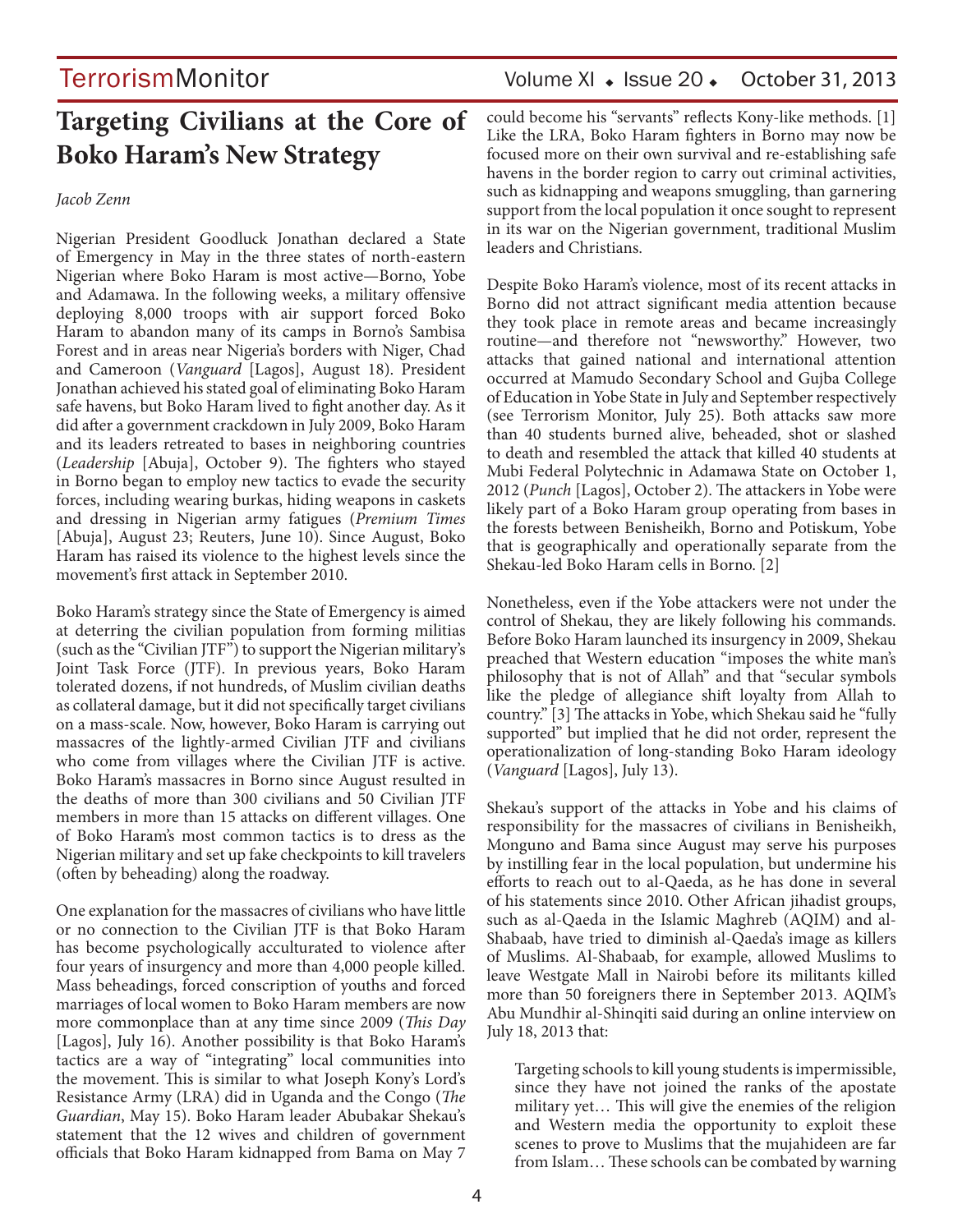people against enrolling in them, punishing the families who send their sons to them, and by destroying them when they are empty of the students. [4]

The Boko Haram breakaway faction Ansaru, which rejects Shekau's killing of Muslims, will likely remain AQIM's preferred affiliate in Nigeria. Most of Ansaru's leaders trained in Algeria and the Sahel with former AQIM commanders such as Mokhtar Belmokhtar and the late Abu Zeid (Agence Nouakchott d'Information, March 10, 2012; AFP, June 21). Members of Ansaru—not Boko Haram—took part in the Belmokhtar-led suicide operations in Arlit and Agadez, Niger in May. [5] Ansaru's kidnappings of foreigners in northern Nigeria, including Frenchman Francoise Collomp, who appeared in an Ansaru proof-of-life video in October 2013, are more consistent with AQIM's modus operandi and al-Qaeda's "public relations strategy" than Boko Haram's attacks on civilians (*Leadership* [Abuja], October 1). AQIM's overall leader and key strategist, Abd al-Malik Droukdel, has shown no support for Shekau or Boko Haram since he issued "condolences" for Boko Haram founder Muhammad Yusuf in July 2009 and declared his support of Nigerian Muslims after the election violence of April 2011.

Boko Haram will likely remain outside of al-Qaeda's network and its area of operations will be concentrated in Borno's border regions and Yobe, where Boko Haram attacked hospitals and police stations on October 20 to steal supplies to reinvigorate the insurgency in Yobe (*Vanguard*, October 25). Boko Haram, however, will continue to lose appeal amongst the same population that was attracted to Boko Haram's ideology before Boko Haram became a jihadist group and started victimizing the population. This trajectory is similar to the LRA, which in the 1990s had some support from the northern Ugandan Acholis who Kony claimed to represent, but the LRA lost this support once the government improved education, trade and transportation in Acholi areas and drove Kony from his bases in northern Uganda.

Even if Boko Haram's operations do not expand from northeast Nigeria, its impact may nonetheless be felt in areas far from there. "Boko Haram" is now a brand that inspires young unemployed and disenfranchised African Muslims who do not suffer directly from Boko Haram's wrath but gain inspiration from its claims of victories over a more powerful Nigerian army, which Shekau labels a "puppet" of foreign Christian forces. This mystique is furthered by social media users who spread Boko Haram, al-Shabaab and al-Qaeda statements among jihadist aspirants. The movement has even begun to enter West African popular culture; a movie called "Boko Haram" released in September by Ghanaian-Nigerian filmmaker Pascal Amanfo, for example, shows Boko Haram carrying out a mass bombing in Lagos—even though Boko Haram has never carried out a major operation south of Abuja (*Vanguard* [Lagos], October 10).

As a result, combating Boko Haram must take place on the

## Volume XI · Issue 20 · October 31, 2013

battlefield and in cyberspace by showing that Boko Haram's brutality represents no tribe, ethnic group or religion. So far, however, the Nigerian army's most effective tactic may have been to force Boko Haram to become a jihadist group whose anti-government message, which used to be popular in Borno, is now overshadowed by violence that locals in Borno and northern Nigeria do not support.

*Jacob Zenn is an analyst of African Affairs for The Jamestown Foundation, consultant on countering violent extremism and policy adviser for the Nigerian-American Leadership Council. He speaks Arabic, French and Swahili and has a degree in law from Georgetown University. He authored "Northern Nigeria's Boko Haram: The Prize in Al-Qaeda's Africa Strategy," which was based on his research in Nigeria, Niger, Cameroon and Chad and published by The Jamestown Foundation.*

#### Notes

1. Boko Haram released the women on May 14 after the Nigerian government released 100 Boko Haram suspects from prison, including the wives of several Boko Haram members.

2. Author's discussion with Yobe State resident familiar with Boko Haram's activities.

3. See Bayani Akan Tauhedi, available at: http://www. youtube.com/watch?v=vxW9Pl1rZs8.

4. See, for example, at 30:30 of Belmokhtar's Brigades claiming responsibility for the Arlit and Agadez attacks, where an Ansaru member admits taking part in the group: "New video message from Katibat al-Mulathamun: 'Epic Battles of the Fathers: The Battle of Shaykh Abd al-Hamid Abu Zayd,'" September 9, 2013, http://ansar1.info/ showthread.php?t=46905.

5. Minbar al-Tawid wa'l-Jihad presents a new Fatwa from Shaykh Abu al-Mundhir al-Shinqiti: "Is it Permissible For Us to Target Regime Sponsored Schools to Recruit Students for Entry to Its Military After They Finish their Studies?" July 17, 2013, http://www.tawhed.ws/FAQ/pr?qid=7618.

## **Can the Sinai's Bedouin Become a Counterterrorist Force?**

### *Nicholas A. Heras*

Egypt's North Sinai region is becoming an increasingly fierce site of conflict between the Egyptian military and local and Gaza-based militant Salafist organizations. The area's most powerful Bedouin tribes, al-Tarabin, al-Sawarka and al-Tiyaha, form a majority of North Sinai's population and are vital participants in the fighting. Egyptian security forces and Bedouin leaders have discussed, but not consummated,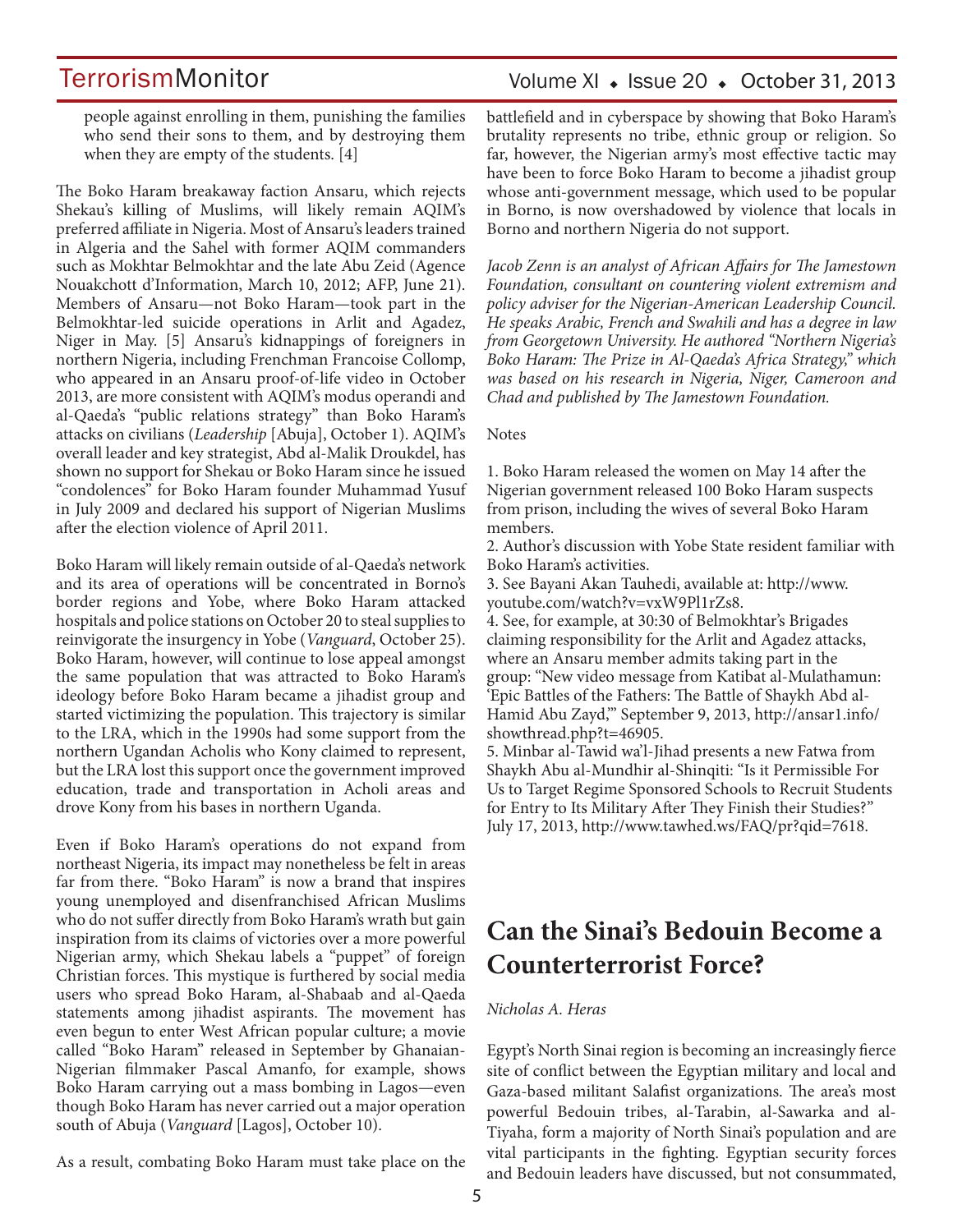## TerrorismMonitor Volume XI + Issue 20 + October 31, 2013

a framework through which Bedouin tribal forces could be mobilized and supported by the Egyptian state to confront the rise of militant Salafism amongst Bedouin tribal youth (Associated Press, October 8, 2012).

Sinai's Bedouin population maintains several social, economic and political grievances against the Egyptian state (for more information and analysis on insecurity caused by these grievances see Terrorism Monitor, May 18, 2012). One of the drivers of these grievances is the Egyptian state's reported unwillingness to allow Sinai Bedouin to study in police and military colleges or become members of the Egyptian military (IRIN, June 16, 2011). As a result, there is not a significant local Bedouin presence in the Egyptian security forces that are posted in the Sinai, further emphasizing the divide between Egyptian security and military forces and the local population in issues pertaining to Sinai's security (Ahram Online [Cairo], May 13).

In spite of this state policy, the Egyptian state has consistently sought to enlist the support of local Bedouin tribes to provide security in the post-Mubarak period. Bedouin in North Sinai supplemented Egyptian Ministry of the Interior forces in protecting 75 polling stations during the 2012 Egyptian presidential election cycle (McClatchy, May 20, 2012). After the launch of the August 2012 Operation Eagle campaign, North Sinai politicians called for then President Mursi and Defense Minister General Abd al-Fatah al-Sisi to approve the organization of a 500-person tribal militia under the supervision of the Interior Ministry, to protect roadways and government buildings (*al-Masry al-Youm* [Cairo], November 5, 2012; see Terrorism Monitor, September 27, 2012).

As a result of insecurity in North Sinai following the abdication of President Mubarak, al-Sawarka and al-Tarabin, tribal shaykhs agreed to resolve their inter-tribal disputes and begin to work together to provide security in the region (al-Masrawy [Cairo], February 19, 2012). Al-Sawarka shaykhs announced that they would mobilize "Popular Committee" militias composed of al-Sawarka tribesmen to patrol the Egypt-Gaza border as well as in the area in and around al-Arish to prevent the movement of HAMAS fighters from Gaza into Sinai (*al-Dustur* [Cairo], June 28).

One particular Bedouin leader, al-Sawarka Shaykh Ibrahim al-Manei, one of the most powerful leaders of the Sawarka Bedouin, has been a particularly vocal advocate for cooperation between the Egyptian military and Sinai Bedouin (*al-Ahram* [Cairo], May 29). Citing the example of Iraqi Kurdish *peshmerga* (armed Kurdish fighters) militias, Shaykh Ibrahim has called for the formation of a 1,000 fighter North Sinai inter-tribal defense force. This Bedouin

security force would be mobilized under the command of Sinai tribal leaders and would be authorized by the Egyptian Interior Ministry to patrol public places and border areas, man checkpoints on roadways and keep the peace among feuding Bedouin tribesmen (Ahram Online [Cairo], May 13; AP, October 8, 2012).

Egyptian authorities in the Mubarak era sought to subvert the local authority of Sinai Bedouin shaykhs by attempting to co-opt them as active participants in intelligence gathering against their fellow tribesmen. Local Bedouin assert that 150- 200 Bedouin shaykhs throughout Sinai, particularly in North Sinai, were co-opted by state security services, reportedly contributing to intra-tribal tension (Associated Press, October 8, 2012). Following President Mubarak's abdication in February 2011, inter-tribal North Sinai Bedouin youth created a popular civil society organization, the "Youth Revolution Council in Sinai," which petitioned and failed to convince Egyptian President Muhammad Mursi and the Supreme Council of the Armed Forces (SCAF) to implement as state policy the direct election of Sinai Bedouin tribal shaykhs (*al-Akhbar* [Beirut], August 21, 2012).

The shaykhs of North Sinai have also become the targets of threats and violence directed against them by disgruntled fellow tribesmen and militant Salafist fighters, a number of whom are believed to be members of local Bedouin tribes. It is reported that eight North Sinai Bedouin shaykhs have been assassinated in the post-Mubarak era. These shaykhs are believed to have had strong ties to Egyptian state security or to have been vocal advocates of tribal mobilization against militant Salafist fighters based in the Sinai (*al-Masry al-Youm* [Cairo], September 5, 2013).

North Sinai Bedouin leaders are also constrained in their cooperation with the Egyptian state due to the membership of their tribesmen in local militant Salafist organizations and by popular anger against the state due to the more aggressive military operations launched by Egyptian security forces against militant Salafist groups in North Sinai since President Mursi was deposed on July 3 (see Terrorism Monitor, September 19, 2013; September 6, 2013). The recent Egyptian military offensive in North Sinai is reported to have caused a large amount of destruction of civilian property, the deaths of 52 Bedouin civilians, and the deaths of over 100 members of Egyptian security forces (Slate, October 7; Reuters, September 30).

Shaykh Ibrahim al-Manei, referring to the military's campaign, told Egyptian freelance journalist Nadine Marroushi that: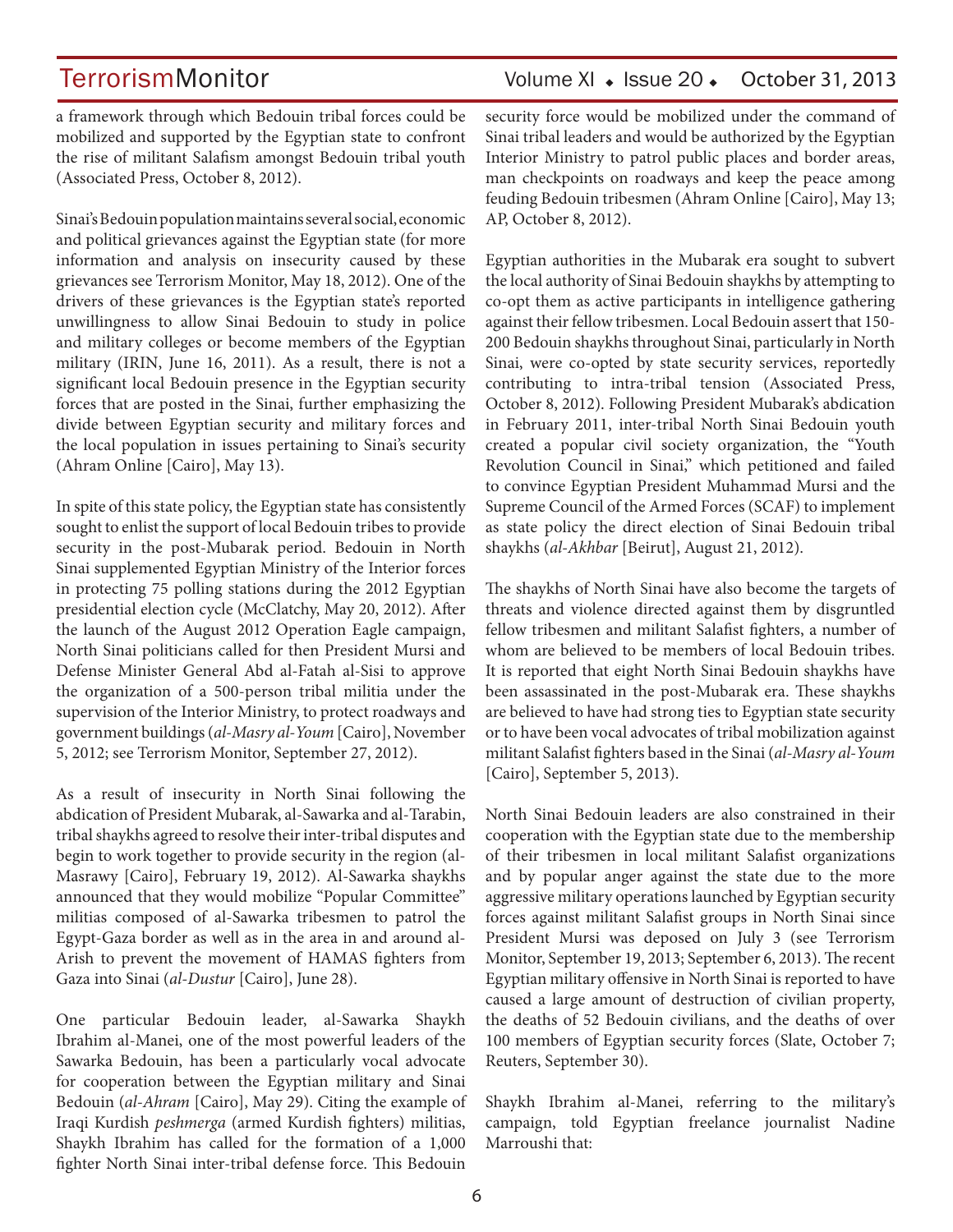The Bedouin have never forgotten the random wars waged by [Egyptian Viceroy] Muhammad Ali against us over 100 years ago. Then came President Gamal Abd al-Nasser and President Hosni Mubarak's arrests and torture. Now al-Sisi has come to complete this scenario. There is a loss of trust that won't be regained for hundreds of years due to these barbaric acts. If we have to defend ourselves, we will (*Slate*, October 7).

Salafist militant fighters in North Sinai have directly challenged the authority of Bedouin leadership by openly calling for the imposition of Islamic law and the abolishment of the practice of Bedouin customary law (*al-Ahram* [Cairo], April 29, 2012). Two of the most powerful militant Salafist groups in the Sinai, Salafiya Jihadiya (Salafist Jihad) and Ansar Bayt al-Maqdis (Partisans of Jerusalem), are reported to be composed primarily of radicalized Bedouin youth who are given protection by their fellow tribesmen as a result of blood ties. The protection is reportedly provided under Bedouin customary law to the extent that militant Salafist Bedouin fighters do not attack their own kinsmen and instead target "outsiders," which usually refers to the Egyptian state security forces (*al-Akhbar* [Beirut], August 21, 2012; see Terrorism Monitor, February 22, 2013). Further threatening the position of those North Sinai shaykhs interested in cooperating with the Egyptian state, Salafiya Jihadiya recently issued a statement in which it threatened to execute Bedouin leaders or tribesmen that provided support to the Egyptian military (*al-Masry al-Youm* [Cairo], October 4).

The Egyptian military and North Sinai Bedouin tribes have not built sufficient trust in each other to organize a popularly-supported, cohesive and officially empowered local security force. Although there has been evidence of limited cooperation between the Egyptian military and North Sinai Bedouin tribes, core drivers of distrust between the Egyptian state and the tribes have yet to be resolved. This distrust appears to be made worse by the Egyptian military's more aggressive and destructive posture towards Bedouin communities since the military deposed President Mursi. Due to the lack of a local Bedouin presence in state security forces posted in the Sinai, the history of Sinai Bedouin disenfranchisement by the Egyptian state, current pantribal disunity, tenuous intra-tribal leadership and militant Salafist threats against Bedouin who cooperate with local security forces, a "Sinai Sahwa" is unlikely to develop in the foreseeable future.

*Nicholas A. Heras is an independent analyst and consultant on Middle East issues and a former David L. Boren Fellow.*

## **Autonomy Campaign in Cyrenaica Brings Libya's Oil Industry to a Halt**

### *Andrew McGregor*

Even as Libya descended into post-revolution political chaos, its vital oil industry made a rapid and surprising recovery, aided partly by the reluctance of both sides in the revolutionary struggle to damage or destroy the nation's energy infrastructure. Today, however, Libya's oil industry is largely paralyzed as it falls prey to post-revolution political maneuvering, especially in Libya's eastern region of Cyrenaica. In September, production fell to 300,000 barrels per day, the lowest output since the 2011 anti-Qaddafi revolution.

A strike by armed guards in the oil fields that began in July developed into a general blockade of large parts of Libya's oil production facilities that was joined by other armed groups and individuals as the rest of the country was forced to import enough fuel to meet its own needs. In Cyrenaica, the original economic causes of the strikes have been joined by new demands for an autonomous Cyrenaica within a federal Libya. Libya's capital, Tripoli, located in western Libya, has experienced power blackouts and water cuts (*al-Sharq al-Awsat*, October 7).

### **A New Government for Cyrenaica**

There has been talk of establishing an autonomous Cyrenaica since the overthrow of former president Mu'ammar Qaddafi, with much of the discussion revolving around the role of the tribally-based Cyrenaica Transitional Council (CTC) and its titular leader, Ahmad Zubayr al-Sanusi, a great-nephew of King Idris al-Sanusi who served 31 years in the regime's worst prisons after failing to overthrow the young Colonel Qaddafi in a 1970 plot. Official neglect of Cyrenaica dates from the early years of Mu'ammar Qaddafi's rule, when he survived several plots organized by royalists and other factions from Cyrenaica.

The first major step in establishing Cyrenaica's autonomy was the declaration of self-governance for the region by the Cyrenaica National Council within a (non-existent) federal Libya on June 1 (all questions regarding the nature of the future Libyan state have yet to be decided by a constitutional committee). However, al-Sanusi's faction of the CTC was displaced by a younger group of secessionists who rallied around former militia commander Ibrahim al-Jadhran, a former rebel commander who became leader of a newly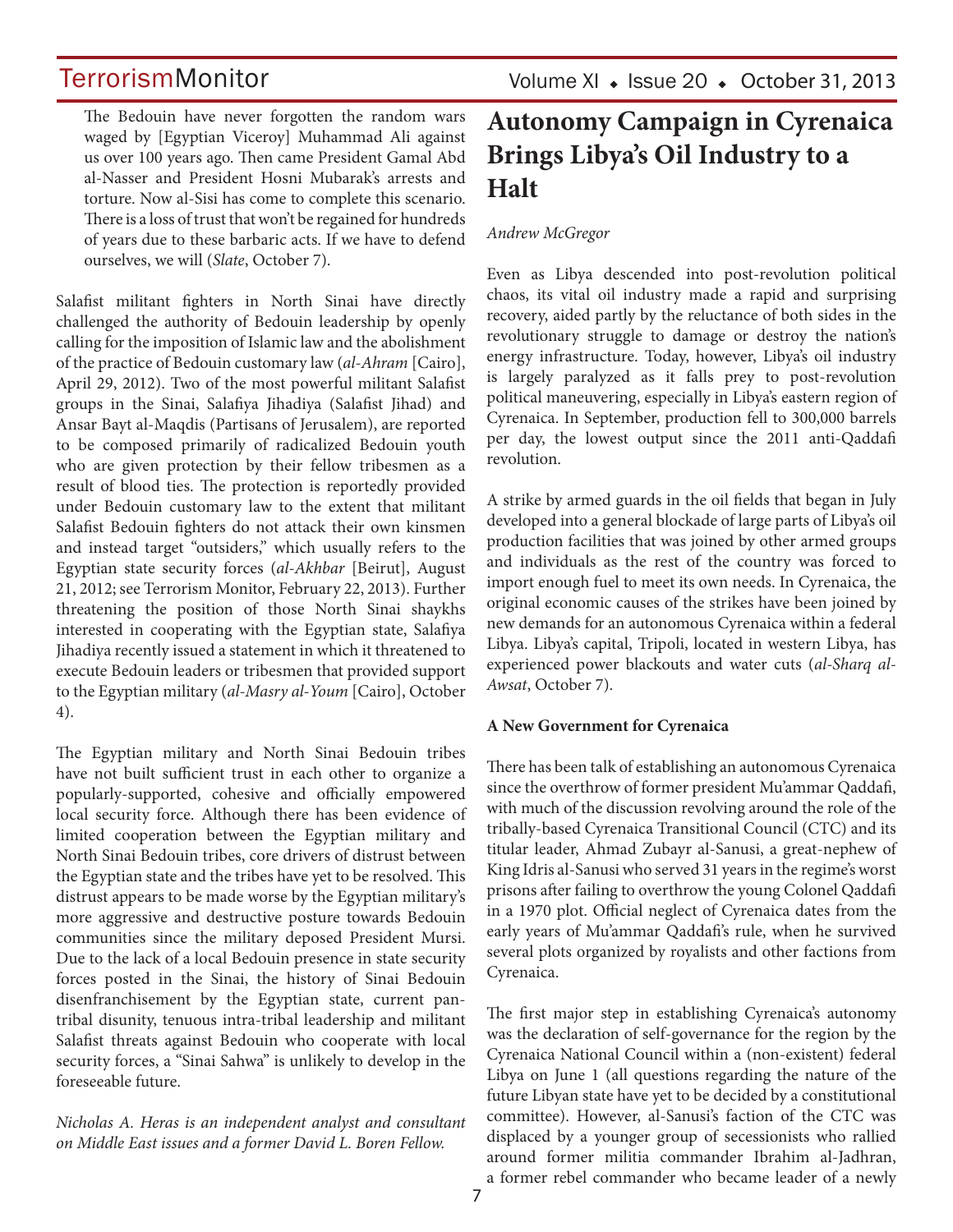formed Political Bureau designed to advocate for Cyrenaican autonomy on August 17.

The newly declared autonomous state, to be known by its Arabic name, Barqa, corresponds to the old state of Cyrenaica, constituting the eastern half of Libya at the time of its independence in 1951. North-western Tripolitania and the south-western desert state of Fezzan formed the rest of Libya. In 1963, the three states were re-divided into ten new provinces, bringing an end, administratively at least, to Cyrenaica. The secessionists do not recognize any inconvenient changes to the original 1951 constitution. The revived region will be divided administratively into four provinces, Benghazi, Tobruk, Ajdabiya and Jebel Akhdar, each being run by a ten-person management team (Libya Herald, October 25).

Ibrahim al-Jadhran, a 33-year-old who makes his headquarters in Ajdabiya, is reported to have spent seven years in Qaddafi's notorious Abu Salim prison before becoming a successful battalion commander in Cyrenaica during the revolution. Al-Jadhran's reward was to be appointed chief of the Petroleum Facilities Guards (PFG) in eastern Libya, a powerful and potentially lucrative post. The PFG is overseen by Libya's Defense Ministry but funded by the Oil Ministry.

Al-Jadhran has since been dismissed from the PFG and an arrest warrant issued for insubordination in August (Bloomberg, October 1). In a recent interview, Jadhran described the ongoing political process as unavoidable:

We have already declared our independence financially… After being ignored and neglected by the current government, we need to be free to create our own administration and to be in charge of our own budgets. Autonomy is the only way to get our proper rights and cast off this oppression (Petroleum Economist, October 8).

On October 2, the secessionists announced the appointment of Abd Rabo Abd al-Hamid al-Barasi as the head of the executive bureau, to be located in al-Bayda, as well as the appointment of Colonel Najib Sulayman al-Hasi as commander-in-chief of a projected 20,000-man Barqa defense force (drawn largely from the 17,000 petroleum guards and militia members that have joined them), based in the town of Brega. The force will be tasked with the protection of Cyrenaican oil facilities and securing the cities of Derna and Benghazi in order to halt the ongoing bombing and assassination campaigns. The appointees were viewed as being the choices of Ibrahim Jadhran.

TerrorismMonitor Volume XI + Issue 20 + October 31, 2013

Officials of the self-proclaimed government have maintained that the move to establish a new administration in Cyrenaica is not an effort to take sole control of the majority of Libya's oil resources. According to Abd Rabo al-Barasi: "We only want Barqa's share according to the 1951 constitution" (Libya Herald, October 25). Elsewhere, al-Barasi has said: "The aim of the regional government is to share resources in a better fashion, and to end the centralized system adopted by the authorities in Tripoli" (Arab News, October 25). After security has been restored in the cities of Derna and Benghazi, where over 80 people, including prominent members of the security forces, have been assassinated in the last year alone, the new administration has promised it will focus on attracting new investment to the region.

There is a tribal dimension to the dispute between al-Jadhran and the GNC; al-Jadhran and his brother Salim are both members of the Magharba tribe, a large and influential group that occupies the most productive oil fields in Cyrenaica. The GNC worries about alienating the entire tribe if it takes firm measures with al-Jadhran (Bloomberg, October 1). PFG commander Bukhamada also cites a challenge to national unity inherent in any attempt to dislodge the rebellious guard leader: "On a purely military level, of course the Ministry of Defence could easily defeat Jathran's men, but politically the situation is very difficult. If troops are sent in from the west, that would only help to further unite the tribes of the east against the government" (Petroleum Economist, October 8). In some cases, secessionists and other Cyrenaican opponents of the central government in Tripoli have exploited the fear of civil war to warn against government-sponsored military operations to reclaim the oil fields of the east. Al-Jadhran and others also like to characterize the Tripoli government as being controlled by the Muslim Brotherhood to discredit their efforts to regain control of the east (Reuters, October 27; Petroleum Economist, October 8). Local Islamists in Benghazi, in turn, regard al-Jadhran as a tribalist who is pulling Libya backwards in order to strengthen the Magharba (Reuters, October 27).

A spokesman for the GNC said that the declaration of a "socalled Cyrenaica Region" was illegal (Libya Herald, October 25). While criticizing central authorities for "incompetence and corruption," al-Barasi, with little explanation, maintains the new government in Cyrenaica represents "not a secession movement, but a movement for Libya… Cyrenaica is the start and the aim is Libya" (Libya Herald, October 25).

#### **Independence for the Fezzan?**

The desire for autonomy within Libya has also spread to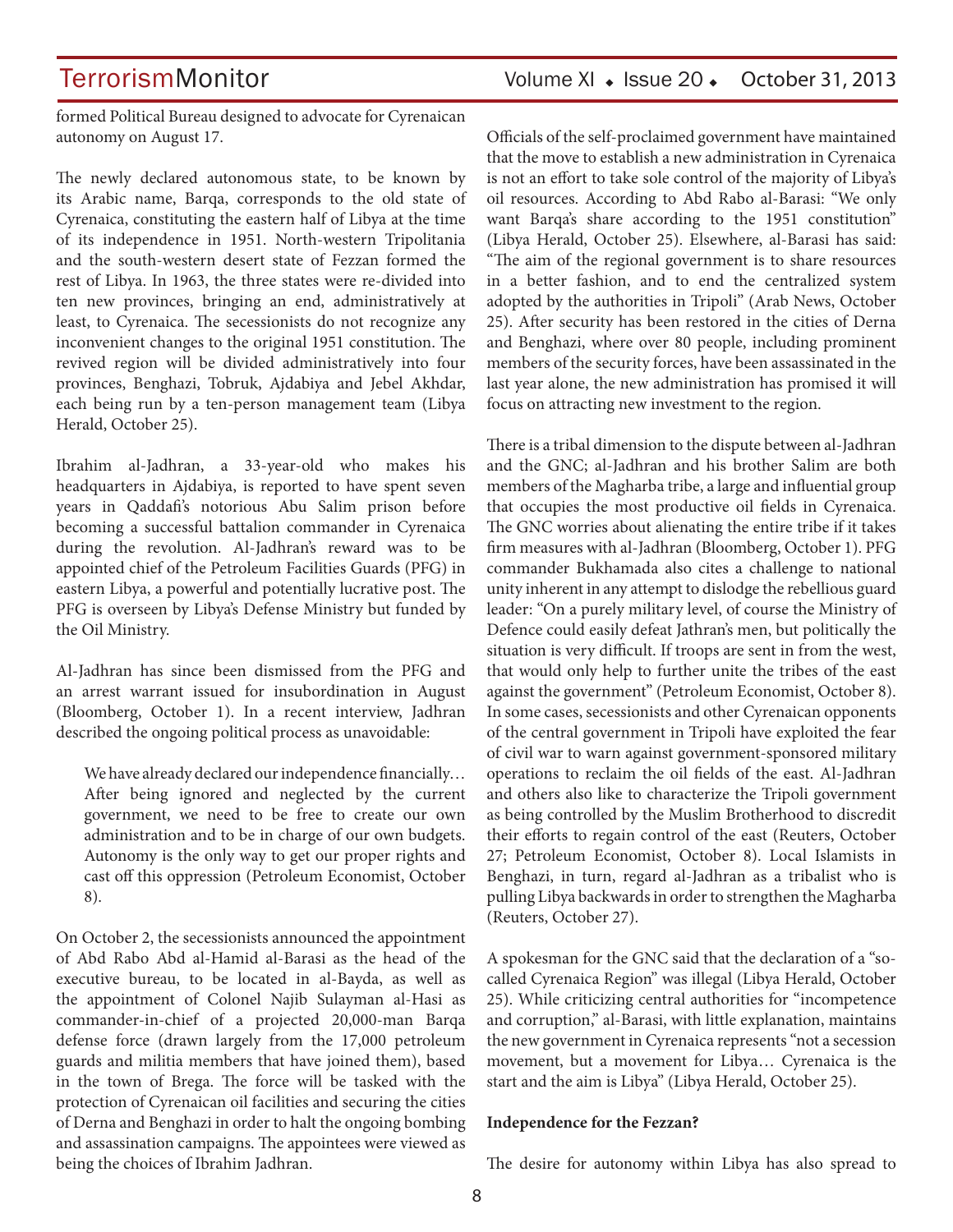Volume XI · Issue 20 · October 31, 2013

Libya's sparsely inhabited south-western region, the Fezzan, a land of remorseless desert punctuated with a few oases and several vital trade routes into the African interior.

In late September, Fezzani elders from Sabha, Waddan, Wadi al-Shatti, Jufra and Obari met in Obari to discuss "the inability of the government to meet public requirements, especially in the Fezzan region," according to a statement issued by the gathering (Libya Herald, September 27). The statement went on to say that a new, autonomous administration would be headed by a military governor. The Fezzani autonomy movement seems to be dominated by Arabs at present, with little support from Tuareg and Tubu residents of the region. Support is far from universal even within Fezzan's Arab community, especially within Sabha, the regional capital and home to a major military base during the Qaddafi-era.

Libyan reports carried throughout the Middle East claimed that delegates declared Fezzan to be an autonomous federal province of Libya with Nuri Muhammad al-Qouizi as its president (al-Arabiya, September 26). The Sabha Local Council said it did not recognize the decision as the members of the elders' council that made the decision had not consulted with the people or institutions of the region (Libya Herald, September 28).

### **Shutting Down the Oil Industry**

Jadhran's followers now control approximately 60 percent of the nation's oil wealth. Among the closed terminals are Libya's two most important, al-Sider and Ras-Lanuf, both located in the Libyan east (UPI, September 27). Protests at the terminals that began in August over pay issues eventually merged with demands for Libyan federalism (*al-Sharq al-Awsat*, October 7). The head of the Libyan parliament's energy committee, Naji Mokhtar, has admitted to paying \$2 million of his own funds to an unnamed leading member of the PFG to help open the oil terminals, though he characterized it as a mediation effort rather than a bribe: "Exceptional times call for exceptional measures… I went to them thinking they would have a sense of patriotism" (Bloomberg, September 24).

In Tobruk, where local leaders favor national unity over Cyrenaican autonomy (while still insisting on certain political concessions), Prime Minister Ali Zeidan was able to announce the reopening of the Marsa Hariga terminal on October 28 (Libya Herald, October 28). On the same day, however, Tuareg protesters demanding national ID numbers (to clarify their Libyan citizenship) and official recognition for their language seized and shut down the Sharara oilfield in Obari (Fezzan) and a closure of the Mellitah terminal (run jointly by Eni and Libya's National Oil Corporation – NOC) entered a second day after roughly 80 Berber gunmen from the north-western port city of Zuwara seized the terminal by means of an amphibious assault to press their demands for greater representation in the constitutional committee (Libya Herald, October 28). Embarrassingly, Zuwara is the hometown of Nuri Abu Sahmain, the chairman of the GNC (see Terrorism Monitor Brief, July 11). The Sharara oilfield had only just resumed pumping operations on September 16 after the Sharara, al-Fil and Hamada pipelines were shut down by the Zintan militia (Libya Herald, September 16). A September 4 announcement of a 20 percent hike in public sector salaries, including oil facility guards, failed to have any significant impact on the strikes (*al-Sharq al-Awsat*, October 7).

Reported attempts by the strikers and petroleum guards to sell oil on the black market led Prime Minister Ali Zeidan to warn in mid-August that: "Any vessel not under contract to the National Oil Company that approaches the terminals will be bombed from the air and sea" (Tripoli Post, August 17). Al-Jadhran does not express concern with these threats, saying: "We've got access to boats and we're ready to offer tankers military escorts to help protect them from government forces" (Petroleum Economist, October 8).

It is a measure of the weakness of the GNC that it only decided this month to stop paying striking guards of the 21,000 man PFG who were blockading outbound flows of oil and gas. Such measures have had some success: in central Libya, PFG commander Brigadier Idris Bukhamada ordered all PFG members to re-enlist and accept government authority or forfeit their salaries¬—some 2,000 of the 3,000 guards quickly complied (Bloomberg, October 1). In the east, however, there are other factors at work, including political motivations and the possibility of alternate sources of income, either through illegal petroleum sales or "donations" from various interested parties in the oil industry, such as shippers, traders or rival oil companies.

ExxonMobil, a minor player in Libya with offshore operations, announced on September 17 that security concerns were forcing it to reduce staff and operations in Libya. Italian oil firm Eni and American Marathon have both suffered losses during the disruptions that have cost Libya an estimated \$5 billion so far this year. Marathon has indicated its interest in selling its 16.3 percent stake in Waha Oil, Libya's largest foreign partnership (Reuters, September 17; Libya Herald, October 3).

Italy's Eni, which runs the largest energy operations in Libya, has suffered from a month-long and ongoing shutdown of its